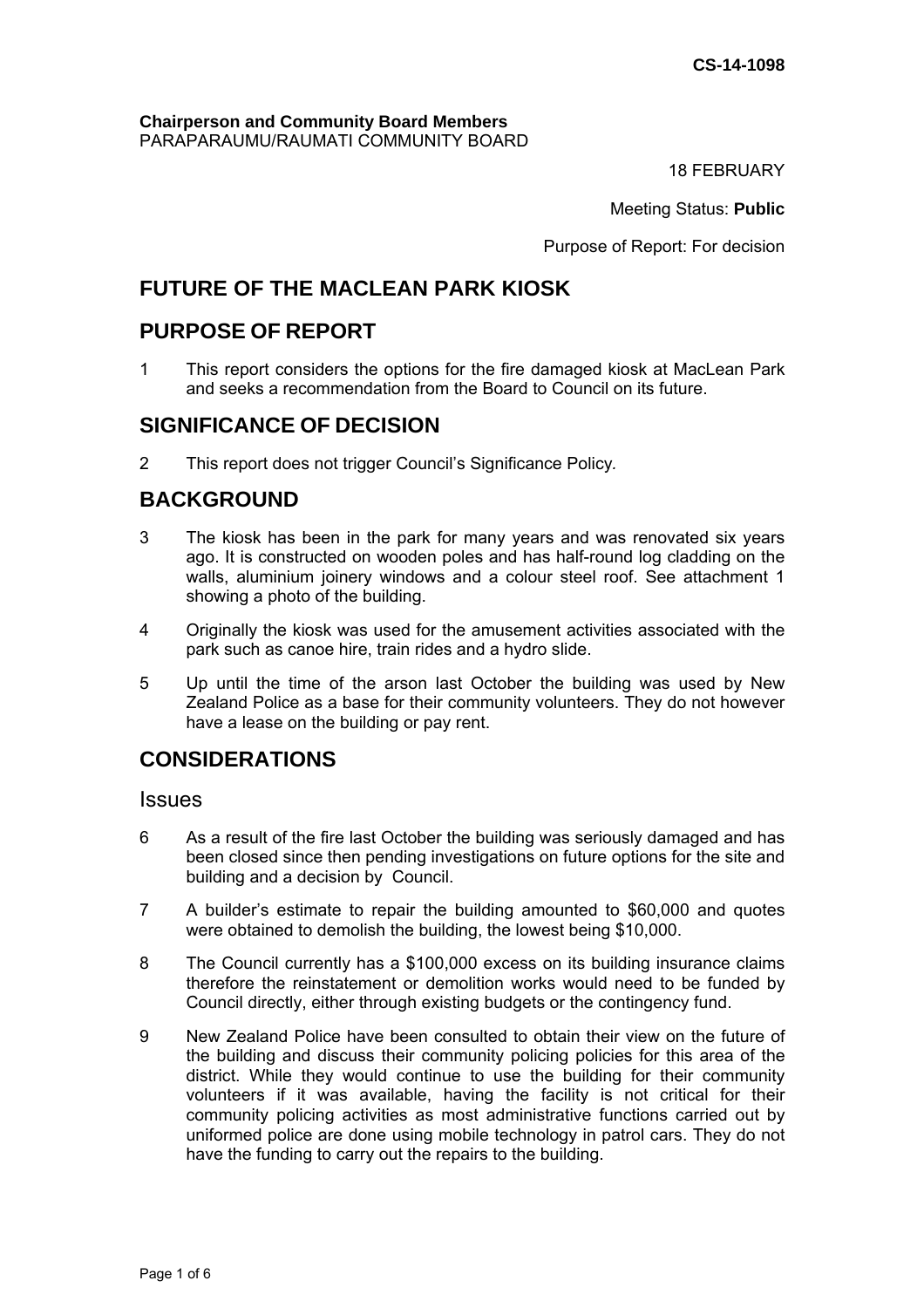- 10 Kāpiti Island tourist operators have shown an interest in the building as a short term solution to promote Kāpiti Island and their service but at this time do not have the necessary funds for repair work.
- 11 A working group has met over the last two years to promote the tourism potential of Kapiti Island and investigate the establishment of a Kāpiti Island Gateway Centre. This group consists of Kāpiti Island tourist operators, elected representatives, Kāpiti Boating Club officials, Iwi representatives, I-site management, Department of Conservation and Council staff. A report on this matter will produced for consideration by Council in March.
- 12 The Kāpiti Boating Club has plans to redevelop their clubrooms to include a café, information centre and disembarkation point for visitors to the island. Currently they have a resource consent application with Council for this development.
- 13 From an open space and amenity perspective the removal of the damaged building is preferred. This would remove a building that is not particularly aesthetically pleasing and would create an opportunity for redevelopment in this popular destination park.
- 14 In the past, plans were produced showing options for the site if the kiosk was removed. Current thinking, given the damage to the building is similar to the earlier concept plans but retains the northern section of the pond (see attachment 2 with different options: pond only, pond with fountain, grass dell or sand play equipment). MacLean Park is a very popular park for locals and visitors to the district. Having the ability to create more sheltered, useable, green open space in the park would be advantageous as in busy periods it is in short supply particularly during summer festivals and concerts. Filling the pond would create an opportunity to install seating or play equipment such as sand play, which would complement existing equipment adding another dimension to the current play experience. This would also create an additional attraction in the park and has been very popular at Marine Gardens.
- 15 Feeding the ducks is a popular activity with children and carers and it is not proposed to remove the pond completely. However, this option would make the management of the area easier given issues with water quality in the pond and the current maintenance required.

### Financial Considerations

17 In this year's budget (2013/14) there is an allocation of \$79,258 to re-line the bottom and sides of the pond as it is in poor condition. Tenders received were significantly higher for the proposed preferred methodology and have not been accepted. Other options are currently being investigated to carry out this necessary maintenance on the pond.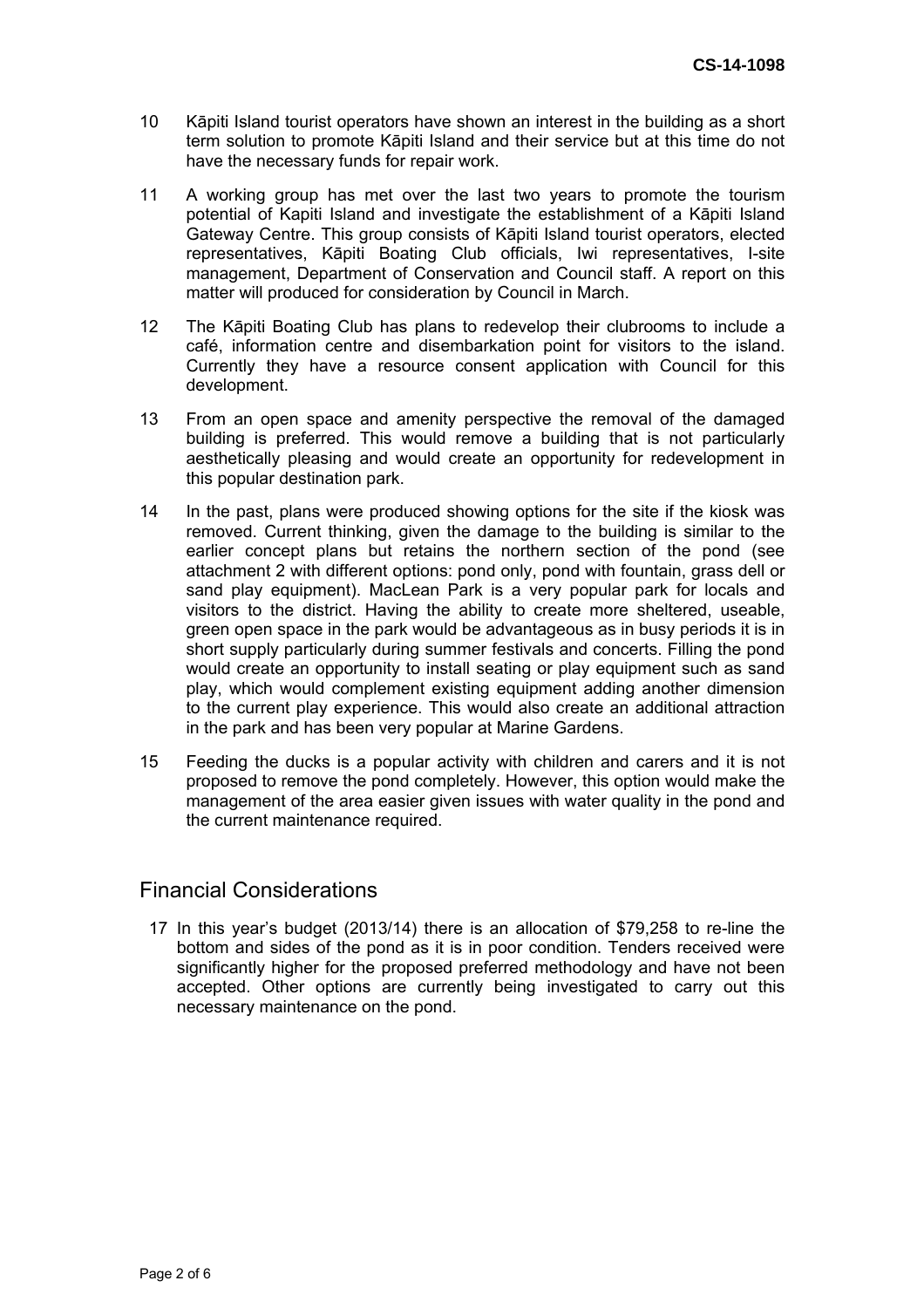- 18 Included in attachment 2 to this report are possible options for the site. Estimates for these are;
	- a) to demolish the kiosk the lowest quote received was \$10,000
	- b) retaining the pond with or without a fountain, can be achieved using the existing water aeration pump and maintenance budgets
	- c) a grass dell with seating can be accommodated within the pond relining capital budget with seating funded through existing maintenance budget. The estimated cost of this option is \$30,000
	- d) to fill the area and install sand/water play equipment is estimated to cost \$100,000. This could be funded using the MacLean Park play ground capital budget of \$109,000 in the 14/15 financial year.

#### Legal Considerations

19 There are no legal issues that need to be addressed in considering this report.

#### **Delegation**

20 The committee may make a recommendation under the following delegation in Section B.1 paragraph 7.3 of the Governance Structure:

"Authority to listen, articulate, advise, advocate and make recommendations to Council on any matter of interest or concern to the local community".

#### **Consultation**

21 No community consultation has occurred on the future of the Kiosk as the current building is a safety risk and a decision needs to be made on its future as soon as possible. New Zealand Police have been consulted to obtain their thoughts on the future of the building and their community policing plans for this area.

#### Policy Implications

22 There are no current Council policies that will be affected by the outcome of this report. However it should be noted that staff are undertaking a strategic review of the provision and location of visitor information centres in the district including the Kāpiti Island gateway proposal and will be reporting back to Council on this matter in March.

#### Tāngata Whenua Considerations

23 There are no Iwi or Treaty of Waitangi issues associated with this report.

### Publicity Considerations

24 Once a decision is made and approved by Council on the future of this building this should be communicated to the community via a media release.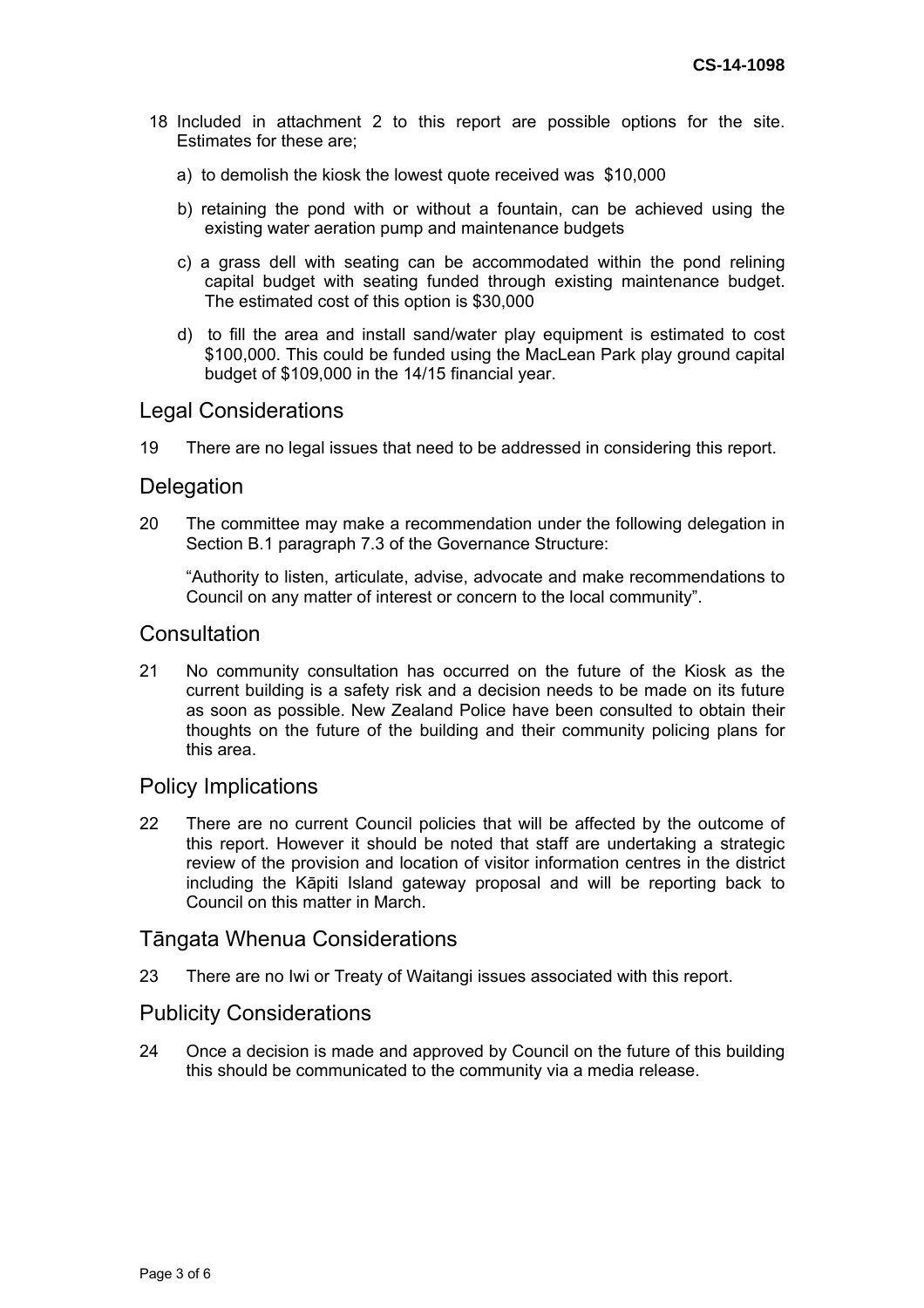### Other Considerations

25 Given the many years of community service by volunteers who have staffed the kiosk for the Police any decision should be communicated to Police management as early as possible so that it can be passed onto current volunteers.

# **RECOMMENDATIONS**

- 26 That Paraparaumu Raumati Community Board recommends to Council that the fire damaged kiosk at MacLean Park be demolished using existing budgets.
- 27 That the pond area currently occupied by the kiosk should be filled so that it can be developed as open space, a seating area and additional sand play equipment be installed funded from existing budgets.

| <b>Report prepared by:</b>         | Approved for submission by:             |
|------------------------------------|-----------------------------------------|
| Lex Bartlett                       | <b>Tamsin Evans</b>                     |
| Leisure & Open Space Asset Manager | <b>Group Manager Community Services</b> |
|                                    |                                         |

### **ATTACHMENTS:**

Attachment 1 Existing kiosk building Attachment 2 Development concepts

- Pond only
- Fountain
- Grass dell
- Sand play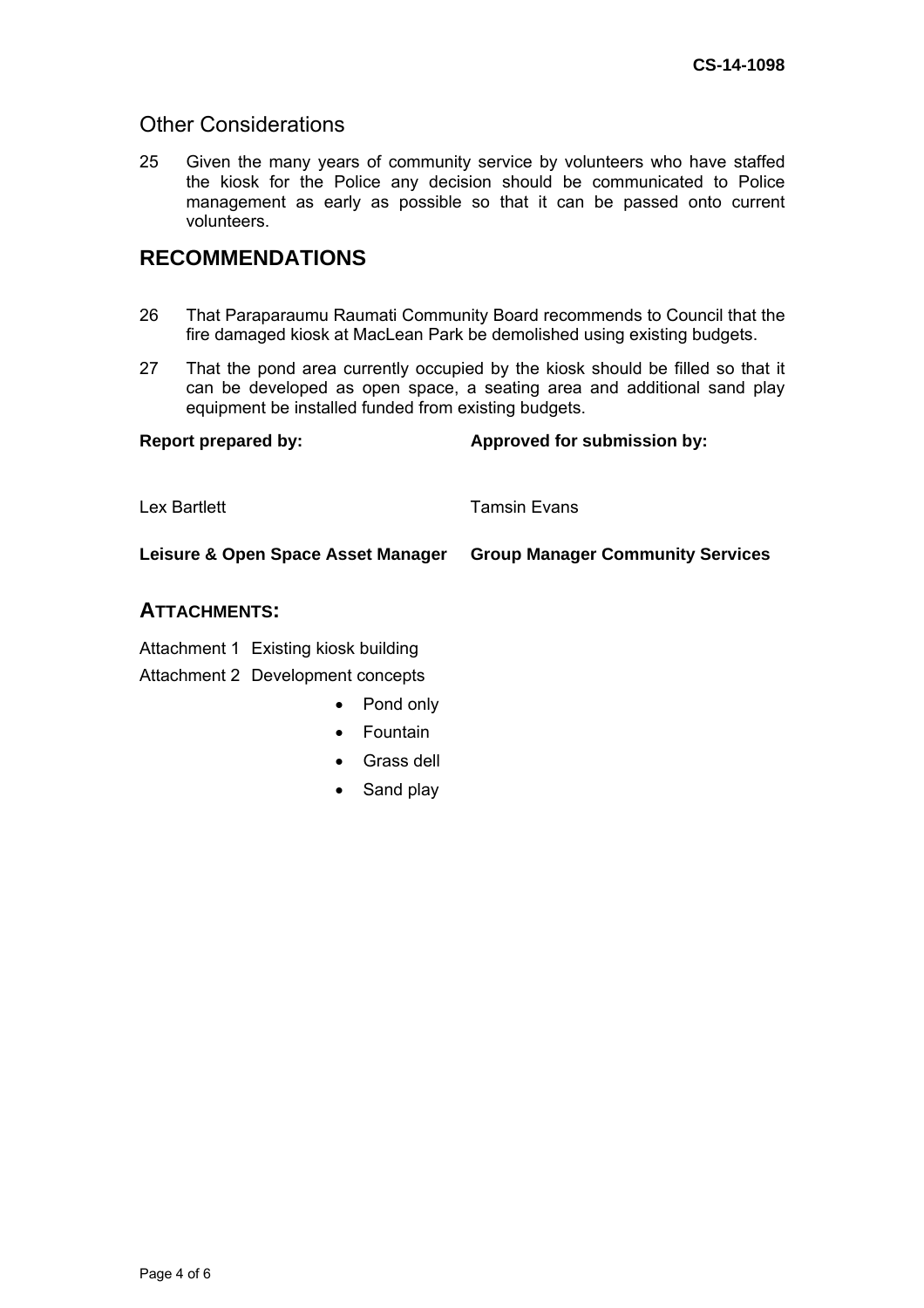# Attachment 1 – Existing kiosk building



Attachment 2 – Development concepts Pond only



Fountain